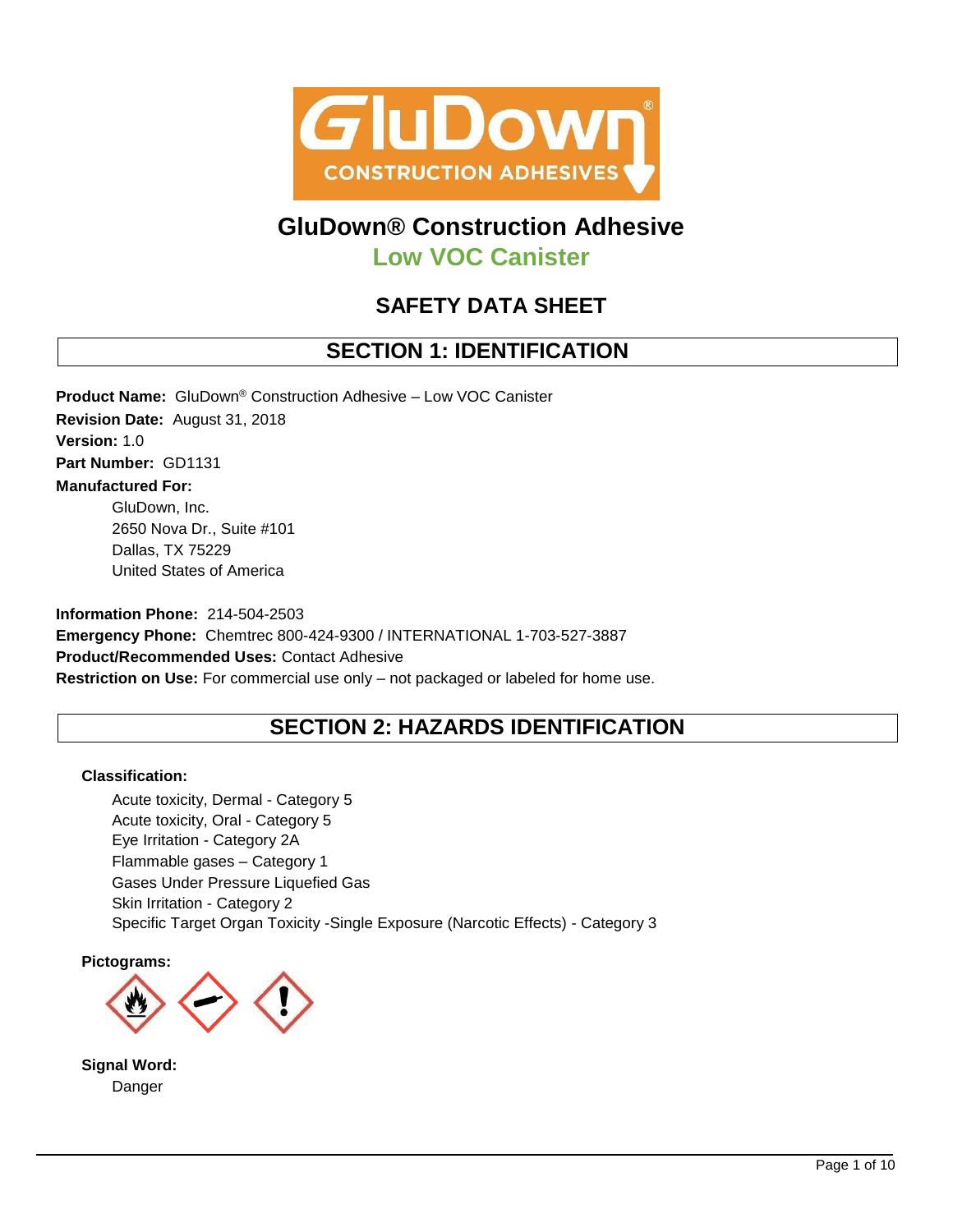### **Hazardous Statements - Physical:**

H220 – Extremely flammable gas.

H280 – Contains gas under pressure; may explode if heated.

#### **Hazardous Statements - Health:**

H313 - May be harmful in contact with skin.

H303 - May be harmful if swallowed.

H319 - Causes serious eye irritation.

H315 - Causes skin irritation.

H336 - May cause drowsiness or dizziness.

#### **Precautionary Statements - General:**

P101 - If medical advice is needed, have product container or label at hand.

P102 - Keep out of reach of children.

P103 - Read label before use.

### **Precautionary Statements - Prevention:**

P210 - Keep away from heat, hot surfaces, sparks, open flames and other ignition sources. No smoking.

P264 - Wash thoroughly after handling.

P280 - Wear protective gloves/protective clothing/eye protection/face protection.

P261 - Avoid breathing dust/fume/gas/mist/vapors/spray.

P271 - Use only outdoors or in a well-ventilated area.

P233 - Keep container tightly closed.

#### **Precautionary Statements - Response:**

P312 - Call a POISON CENTER/doctor if you feel unwell.

P305 + P351 + P338 - IF IN EYES: Rinse cautiously with water for several minutes. Remove contact lenses, if present and easy to do. Continue rinsing.

P337 + P313 - If eye irritation persists: Get medical advice/attention.

- P302 + P352 IF ON SKIN: Wash with plenty of water.
- P377 Leaking gas fire do not extinguish unless leak can be stopped safely.
- P381 In case of leakage, eliminate all ignition sources.
- P321 For specific treatment see section 4.
- P332 + P313 If skin irritation occurs: Get medical advice/attention.

P362 + P364 - Take off contaminated clothing. And wash it before reuse.

P304 + P340 - IF INHALED: Remove person to fresh air and keep comfortable for breathing.

### **Precautionary Statements - Storage:**

P403 – Store in a well-ventilated place.

P410 + P403 – Protect from sunlight. Store in a well-ventilated place.

P403 + P405 – Store in a well-ventilated place. Store locked up.

### **Precautionary Statements - Disposal:**

P501 - Dispose of contents/container to disposal recycling center. Under RCRA it is the responsibility of the user of the product to determine at the time of disposal whether the product meets RCRA criteria for hazardous waste. Waste management should be in full compliance with federal, state and local laws.

### **Acute toxicity of 19.6% of the mixture is unknown**

# **SECTION 3: COMPOSITION / INFORMATION ON INGREDIENT**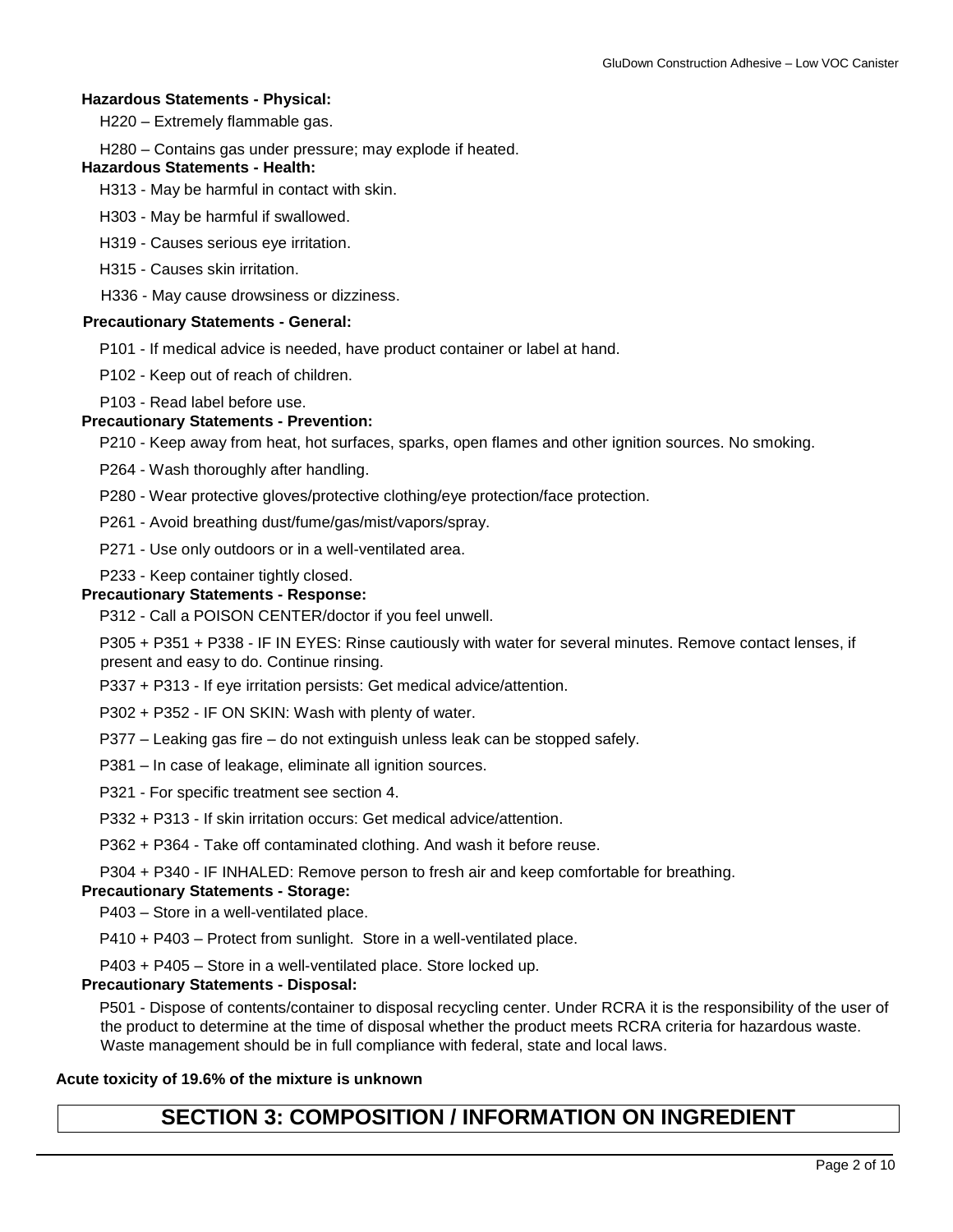| <b>CAS</b>   | <b>Chemical Name</b>                  | % by Weight     |  |  |
|--------------|---------------------------------------|-----------------|--|--|
| 0000079-20-9 | METHYL ACETATE                        | 29%-48%         |  |  |
| 0068476-86-8 | Petroleum gases, liquefied, sweetened | 21%-34%         |  |  |
| 0025038-32-8 | Isoprene-Styrene Polymer              | 5%-11%          |  |  |
| NJTSRN-6403  | <b>Terpene Resin</b>                  | $3\% - 7\%$     |  |  |
| NA GluDown   | Rosin ester                           | $3\% - 7\%$     |  |  |
| NA GluDown   | Proprietary Ingredients               | $2\% - 4\%$     |  |  |
| NA-ERAEnviro | Non Hazardous Solid                   | $2\% - 4\%$     |  |  |
| 0003710-84-7 | DIETHYL HYDROXYLAMINE<br>.<br>.       | $0.0\% - 0.3\%$ |  |  |

**Specific chemical identity and/or exact percentage (concentration) of the composition has been withheld to protect confidentiality.** 

# **SECTION 4: FIRST-AID MEASURES**

### **Inhalation:**

Remove source of exposure or move person to fresh air and keep comfortable for breathing. If exposed/feel unwell/concerned: Call a POISON CENTER/doctor.

Eliminate all ignition sources if safe to do so.

### **Skin Contact:**

Take off contaminated clothing, shoes and leather goods (e.g. watchbands, belts). Wash with plenty of lukewarm, gently flowing water for a duration of 15-20 minutes. If skin irritation occurs: Get medical advice/attention. Wash contaminated clothing before re-use.

IF exposed or concerned: Get medical advice/attention.

# **Eye Contact:**

Remove source of exposure or move person to fresh air. Rinse eyes cautiously with lukewarm, gently flowing water for several minutes, while holding the eyelids open. Remove contact lenses, if present and easy to do. Continue rinsing for a duration of 15-20 minutes. Take care not to rinse contaminated water into the unaffected eye or onto the face. If eye irritation persists: Get medical advice/attention.

### **Ingestion:**

Immediately call a POISON CENTER/doctor. Do NOT induce vomiting. If vomiting occurs naturally, lie on your side, in the recovery position. Do not give anything.

# **SECTION 5: FIRE-FIGHTING MEASURES**

### **Suitable Extinguishing Media:**

Dry chemical, foam, carbon dioxide is recommended. Water spray may be useful in minimizing or dispensing vapors and to protect personnel. Carbon dioxide can displace oxygen. Use caution when applying carbon dioxide in confined spaces. Simultaneous use of foam and water on the same surface is to be avoided as water destroys the foam. Sand or earth may be used for small fires only.

Do not direct a solid stream of water or foam into hot, burning pools this may results in frothing and increase fire intensity.

### **Unsuitable Extinguishing Media:**

Not available.

### **Specific Hazards in Case of Fire:**

Contents under pressure. Keep away from ignition sources and open flames. Exposure of containers to extreme heat and flames can cause them to rupture often with violent force. Product is highly flammable and forms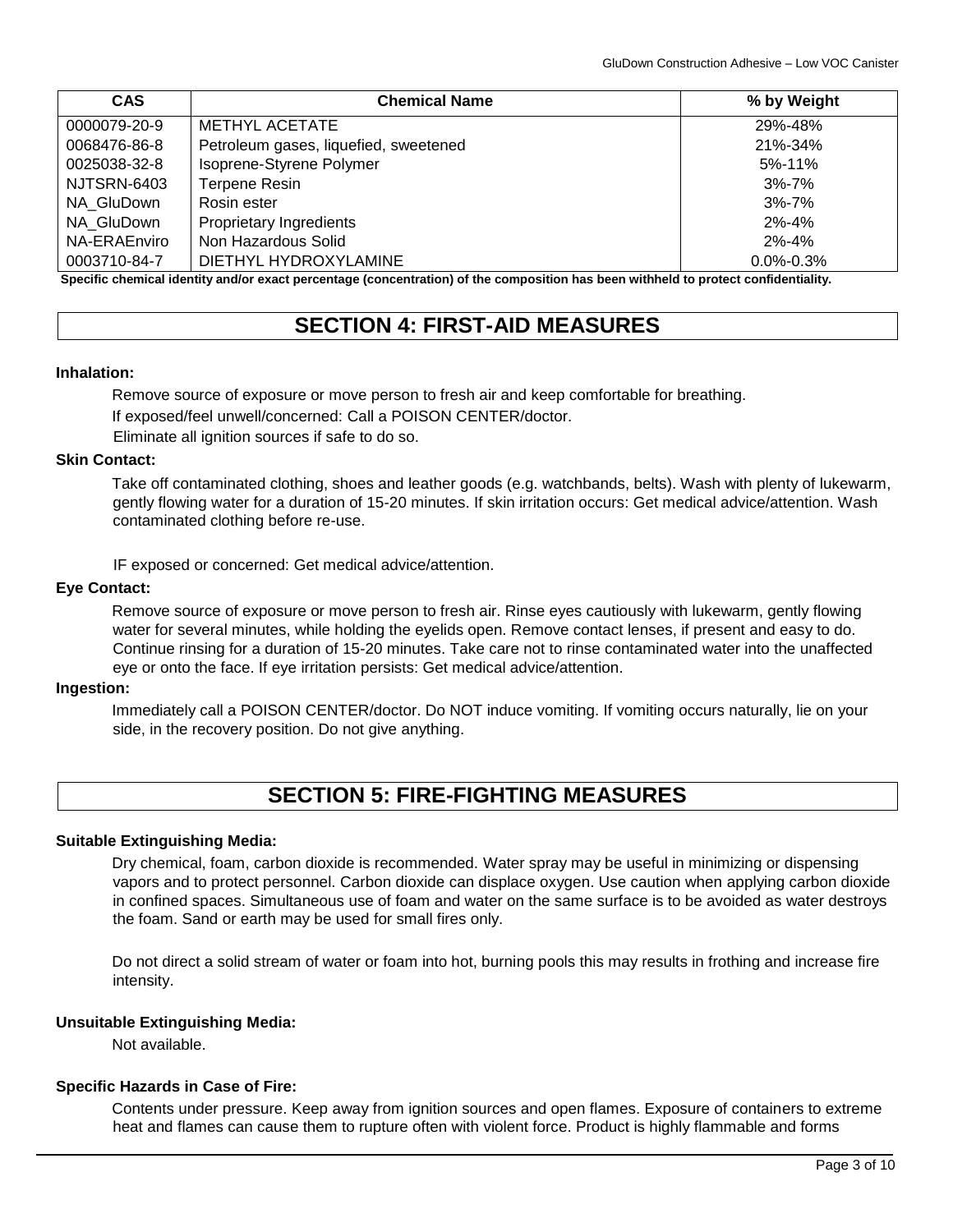explosive mixtures with air, oxygen, and all oxidizing agents. Vapors are heavier than air and may travel along surfaces to remote ignition sources and flash back.

During a fire, irritating and highly toxic gases may be generated during combustion or decomposition. High temperatures can cause sealed containers to rupture due to a build up of internal pressures. Cool with water.

Empty containers retain product residue which may exhibit hazards of material, therefore DO NOT pressurize, cut, glaze, weld or use for any other purposes.

Container could potentially burst or be punctured upon mechanical impact, releasing flammable vapors.

#### **Fire-Fighting Procedures:**

Isolate immediate hazard area and keep unauthorized personnel out. Stop spill/release if it can be done safely. Move undamaged containers from immediate hazard area if it can be done safely. Water spray may be useful in minimizing or dispersing vapors and to protect personnel. Water may be ineffective but can be used to cool containers exposed to heat or flame. Caution should be exercised when using water or foam as frothing may occur, especially if sprayed into containers of hot, burning liquid.

Dispose of fire debris and contaminated extinguishing water in accordance with official regulations.

#### **Special Protective Actions:**

Wear protective pressure self-contained breathing apparatus (SCBA) and full turnout gear.

# **SECTION 6: ACCIDENTAL RELEASE MEASURES**

### **Emergency Procedure:**

ELIMINATE all ignition sources (no smoking, flares, sparks or flames in immediate area).

Do not touch or walk through spilled material.

Isolate hazard area and keep unnecessary people away. Remove all possible sources of ignition in the surrounding area. Notify authorities if any exposure to the general public or the environment occurs or is likely to occur.

If spilled material is cleaned up using a regulated solvent, the resulting waste mixture may be regulated.

#### **Recommended Equipment:**

Wear liquid tight chemical protective clothing in combination with positive pressure, self-contained breathing apparatus (SCBA).

### **Personal Precautions:**

Avoid breathing vapor. Avoid contact with skin, eye or clothing. ELIMINATE all ignition sources (no smoking, flares, sparks or flames in immediate area). Do not touch damaged containers or spilled materials unless wearing appropriate protective clothing.

### **Environmental Precautions:**

Stop spill/release if it can be done safely. Prevent spilled material from entering sewers, storm drains, other unauthorized drainage systems and natural waterways by using sand, earth, or other appropriate barriers.

### **Methods and Materials for Containment and Cleaning Up:**

Absorb liquids in vermiculite, dry sand, earth, or similar inert material and deposit in sealed containers for disposal.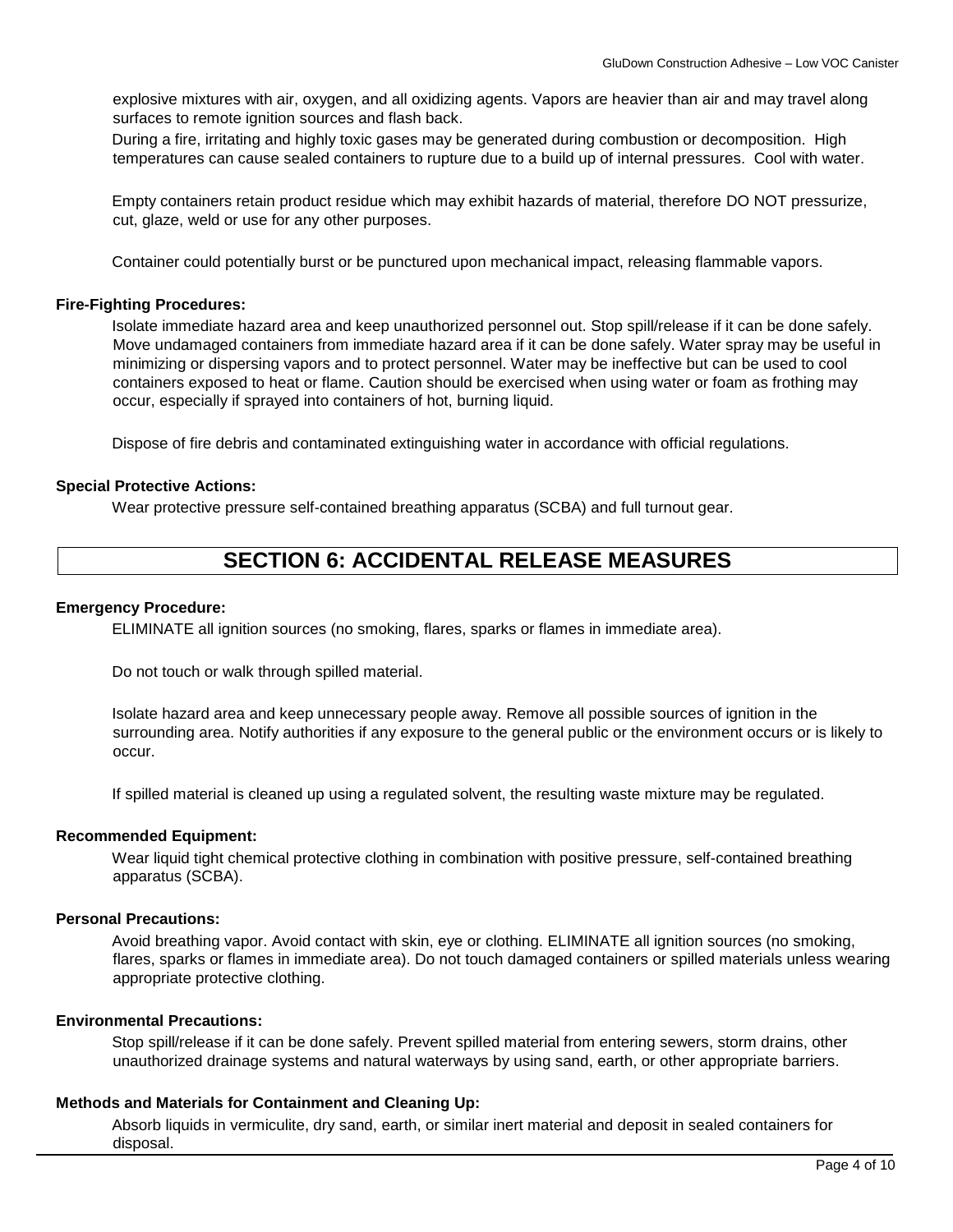# **SECTION 7: HANDLING AND STORAGE**

## **General:**

Wash hands after use.

Do not get in eyes, on skin or on clothing.

Do not breathe vapors or mists.

Use good personal hygiene practices.

Eating, drinking and smoking in work areas is prohibited.

Remove contaminated clothing and protective equipment before entering eating areas.

Eyewash stations and showers should be available in areas where this material is used and stored.

# **Ventilation Requirements:**

Use only with adequate ventilation to control air contaminants to their exposure limits. The use of local ventilation is recommended to control emissions near the source.

# **Storage Room Requirements:**

Do not cut, drill, grind, weld or perform similar operations on or near containers. Do not pressurize containers to empty them.

Store at temperatures below 120°F.

# **SECTION 8: EXPOSURE CONTROLS/PERSONAL PROTECTION**

# **Eye Protection:**

Wear eye protection with side shields or goggles. Wear indirect-vent, impact and splash resistant goggles when working with liquids. If additional protection is needed for entire face, use in combination with a face shield.

## **Skin Protection:**

Use of gloves approved to relevant standards made from the following materials may provide suitable chemical protection: PVC, neoprene or nitrile rubber gloves. Suitability and durability of a glove is dependent on usage, e.g. frequency and duration of contact, chemical resistance of glove material, glove thickness, dexterity. Always seek advice from glove suppliers. Contaminated gloves should be replaced. Use of an apron and over- boots of chemically impervious materials such as neoprene or nitrile rubber is recommended to avoid skin sensitization. The type of protective equipment must be selected according to the concentration and amount of the dangerous substance at the specific workplace. Launder soiled clothes or properly disposed of contaminated material, which cannot be decontaminated.

## **Respiratory Protection:**

If engineering controls do not maintain airborne concentrations to a level which is adequate to protect worker, a respiratory protection program that meets or is equivalent to OSHA 29 CFR 1910.134 and ANSI Z88.2 should be followed. Check with respiratory protective equipment suppliers.

## **Appropriate Engineering Controls:**

Provide exhaust ventilation or other engineering controls to keep the airborne concentrations of vapors below their respective threshold limit value.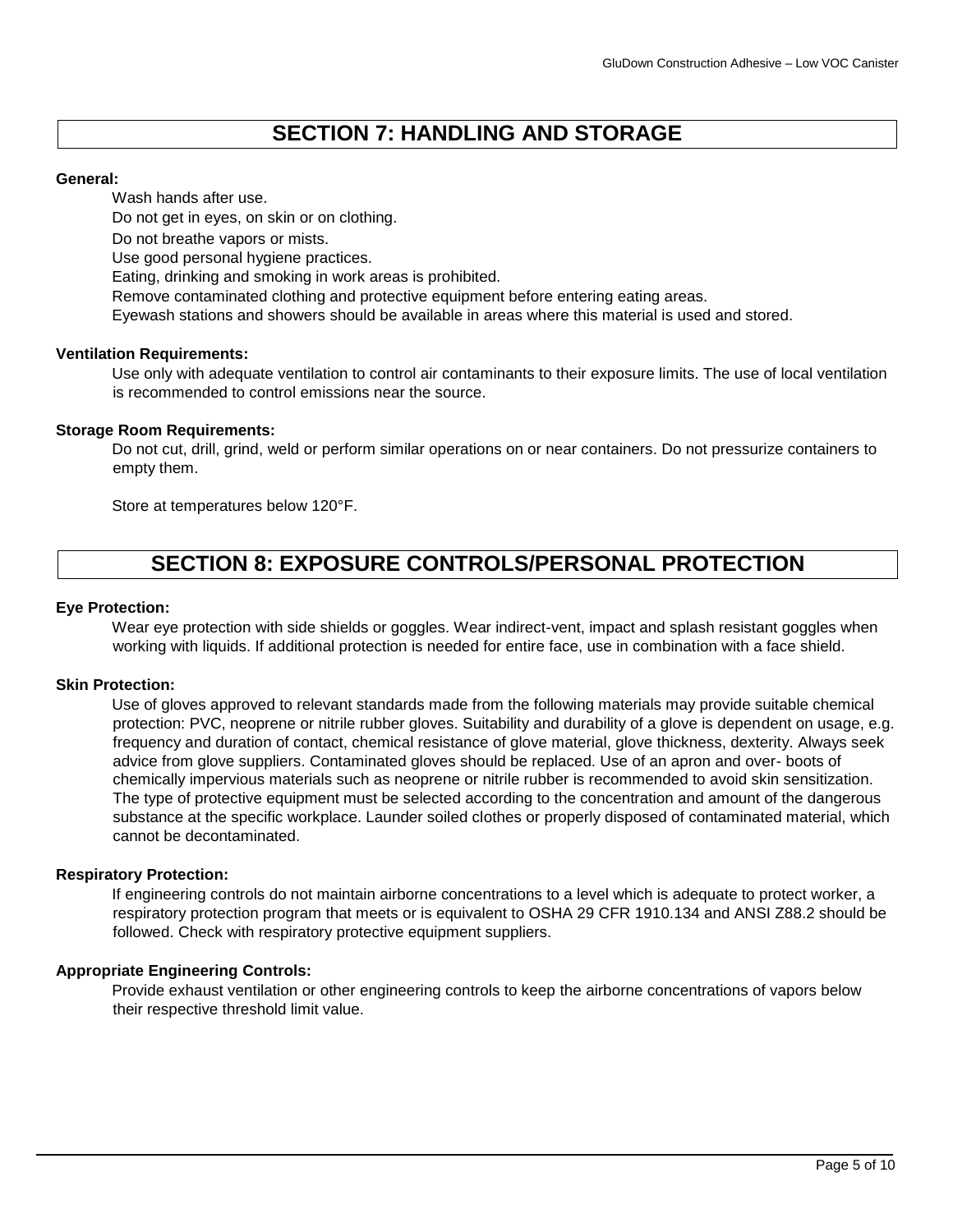| Chemical Name                               | <b>OSHA</b><br><b>TWA</b><br>(ppm)  | <b>OSHA</b><br><b>TWA</b><br>(mg/m3)  | <b>OSHA</b><br><b>STEL</b><br>(ppm) | <b>OSHA</b><br><b>STEL</b><br>(mg/m3) Z1,2,3   | OSHA-<br>Tables- | <b>OSHA</b><br>Carcinogen | <b>OSHA</b><br>Skin<br>designation | <b>NIOSH</b><br><b>TWA</b><br>(ppm) | <b>TWA</b><br>$(mg/m3)$ (ppm) | NIOSH NIOSH<br><b>STEL</b> | <b>NIOSH</b><br><b>STEL</b><br>(mg/m3) | <b>NIOSH</b><br>Carcinogen |
|---------------------------------------------|-------------------------------------|---------------------------------------|-------------------------------------|------------------------------------------------|------------------|---------------------------|------------------------------------|-------------------------------------|-------------------------------|----------------------------|----------------------------------------|----------------------------|
| <b>DIETHYL</b><br><b>HYDROXYLAMINE</b>      |                                     |                                       |                                     |                                                |                  |                           |                                    |                                     |                               |                            |                                        |                            |
| <b>METHYL</b><br><b>ACETATE</b>             | 200                                 | 610                                   |                                     |                                                | $\mathbf{1}$     |                           |                                    | 200                                 | 610                           | 250                        | 760                                    |                            |
| Petroleum gases,<br>liquefied,<br>sweetened | 500                                 | 2000                                  |                                     |                                                | $\mathbf{1}$     |                           |                                    |                                     |                               |                            |                                        |                            |
| Chemical Name                               | <b>ACGIH</b><br><b>TWA</b><br>(ppm) | <b>ACGIH</b><br><b>TWA</b><br>(mg/m3) | <b>ACGIH</b><br><b>STEL</b>         | <b>ACGIH</b><br><b>STEL</b><br>$(ppm)$ (mg/m3) |                  |                           |                                    |                                     |                               |                            |                                        |                            |
| <b>DIETHYL</b><br><b>HYDROXYLAMINE</b>      | $\overline{2}$                      |                                       |                                     |                                                |                  |                           |                                    |                                     |                               |                            |                                        |                            |
| <b>METHYL</b><br><b>ACETATE</b>             | 200                                 | 606                                   | 250                                 | 757                                            |                  |                           |                                    |                                     |                               |                            |                                        |                            |
| Petroleum gases,<br>liquefied,<br>sweetened |                                     |                                       |                                     |                                                |                  |                           |                                    |                                     |                               |                            |                                        |                            |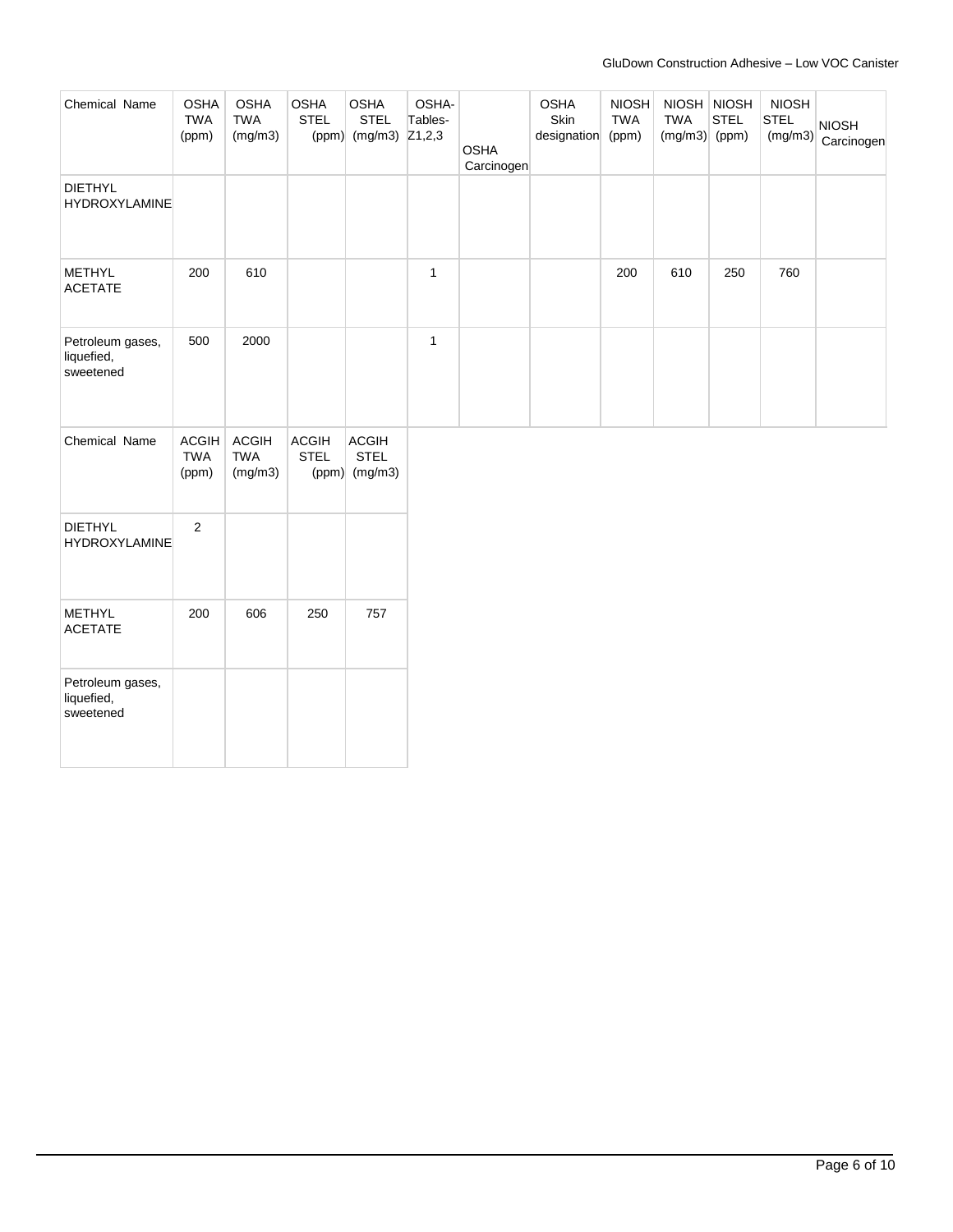# **SECTION 9: PHYSICAL AND CHEMICAL PROPERTIES**

| <b>Physical and Chemical Properties</b> |                     |
|-----------------------------------------|---------------------|
| Density                                 | 6.51460 lb/gal      |
| Density VOC                             | 1.96368 lb/gal      |
| % VOC                                   | 30.14418%           |
| VOC Regulatory(g/l)                     | 235.30800 g/l       |
| Appearance                              | Amber/Yellow Liquid |
| <b>Odor Threshold</b>                   | N.A.                |
| <b>Odor Description</b>                 | Pungent solvent     |
| pH                                      | N.A.                |
| Flammability                            | N.A.                |
| <b>Water Solubility</b>                 | N.A.                |
| Flash Point Symbol                      | N.A.                |
| <b>Flash Point</b>                      | N.A.                |
| Viscosity                               | N.A.                |
| Lower Explosion Level                   | N.A.                |
| <b>Upper Explosion Level</b>            | N.A.                |
| Vapor Pressure                          | N.A.                |
| <b>Vapor Density</b>                    | N.A.                |
| <b>Freezing Point</b>                   | N.A.                |
| <b>Melting Point</b>                    | N.A.                |
| Low Boiling Point                       | N.A.                |
| High Boiling Point                      | N.A.                |
| Auto Ignition Temp                      | N.A.                |
| <b>Evaporation Rate</b>                 | N.A.                |
| Decomposition Pt                        | N.A.                |
| Partition Coefficient: n-Octanol/Water  | N.A.                |

# **SECTION 10: STABILITY AND REACTIVITY**

### **Stability:**

Stable under normal storage and handling conditions.

## **Hazardous Reactions/Polymerization:**

# Will not occur

# **Incompatible Materials:**

Avoid strong oxidizers, reducers, acids, and alkalis.

### **Conditions to Avoid:**

Avoid heat, sparks, flame, high temperature and contact with incompatible materials.

# Dropping containers may cause bursting.

**Hazardous Decomposition Products:** 

No data available.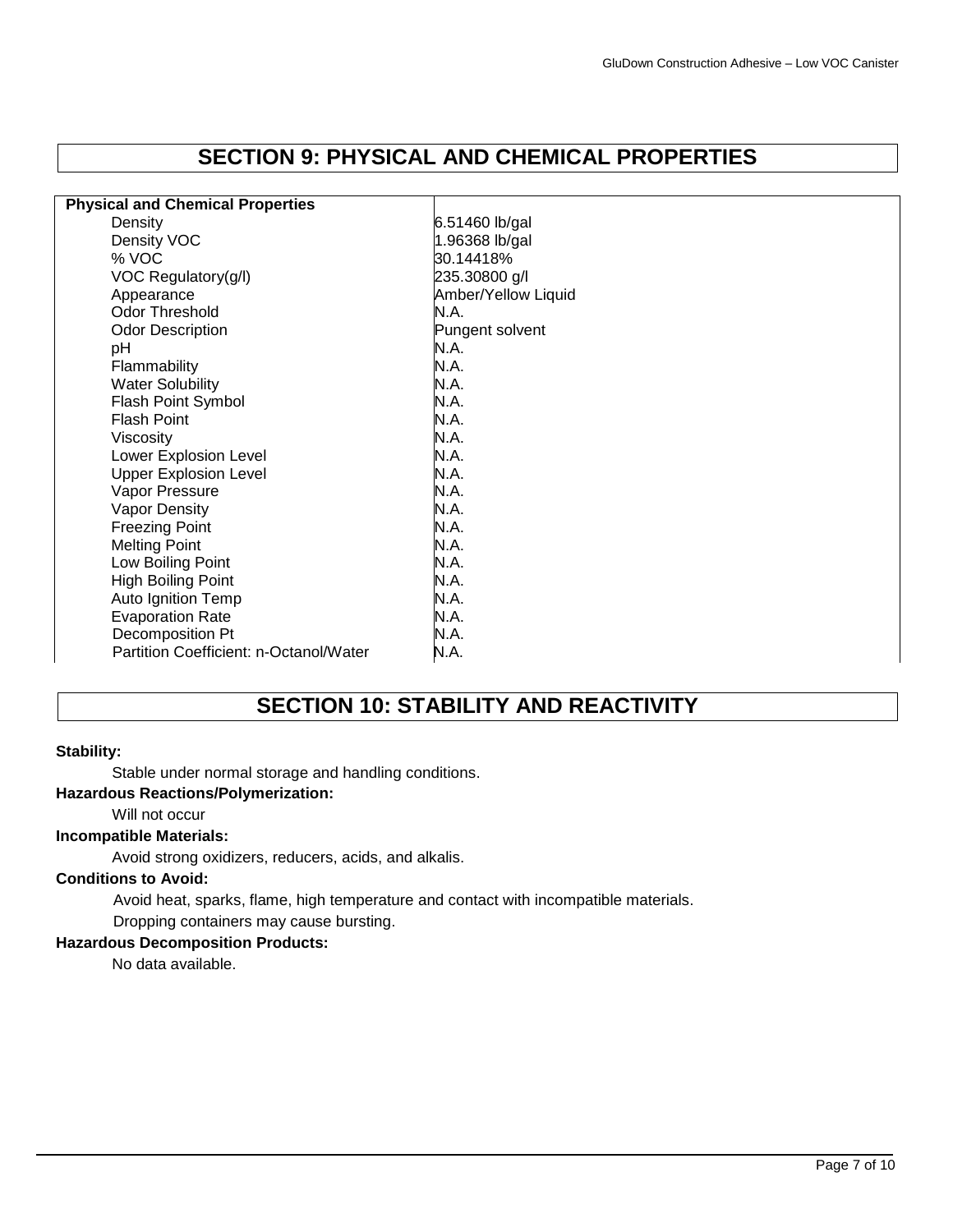# **SECTION 11: TOXICOLOGICAL INFORMATION**

### **Skin Corrosion/Irritation:**

Prolonged or repeated contact with this product may dry and/or defat the skin. This product may be harmful if it is absorbed through the skin.

Causes skin irritation.

### **Serious Eye Damage/Irritation:**

Eye contact may lead to permanent damage if not treated promptly. Liquid or vapors may irritate the eyes. Symptoms may include stinging, tearing, redness, swelling, and blurred vision. Eye contact may lead to permanent damage if not treated promptly. Causes serious eye irritation.

## **Respiratory/Skin Sensitization:**

No Data Available

## **Germ Cell Mutagenicity:**

No Data Available

# **Carcinogenicity:**

No Data Available

## **Reproductive Toxicity:**

No Data Available

## **Specific Target Organ Toxicity - Single Exposure:**

May cause drowsiness or dizziness

## **Specific Target Organ Toxicity - Repeated Exposure:**

Causes damage to organs through prolonged or repeated exposure.

## **Aspiration Hazard:**

No Data Available

## **Acute Toxicity:**

If inhaled, may cause dizziness, nausea, upper respiratory irritation, drowsiness, mental depression or narcosis, difficulty in breathing, irregular heart beats.

May be harmful in contact with skin.

May be harmful if swallowed.

## 0000079-20-9 METHYL ACETATE

LC50 (rat): 16000-32000 ppm (4-hour exposure) (9) LD50 (oral, rat): greater than 5000 mg/kg (4) LD50 (oral, rabbit): 3700 mg/kg (cited as 50 millimols/kg) (10) LD50 (skin, rabbit): greater than 5000 mg/kg (4)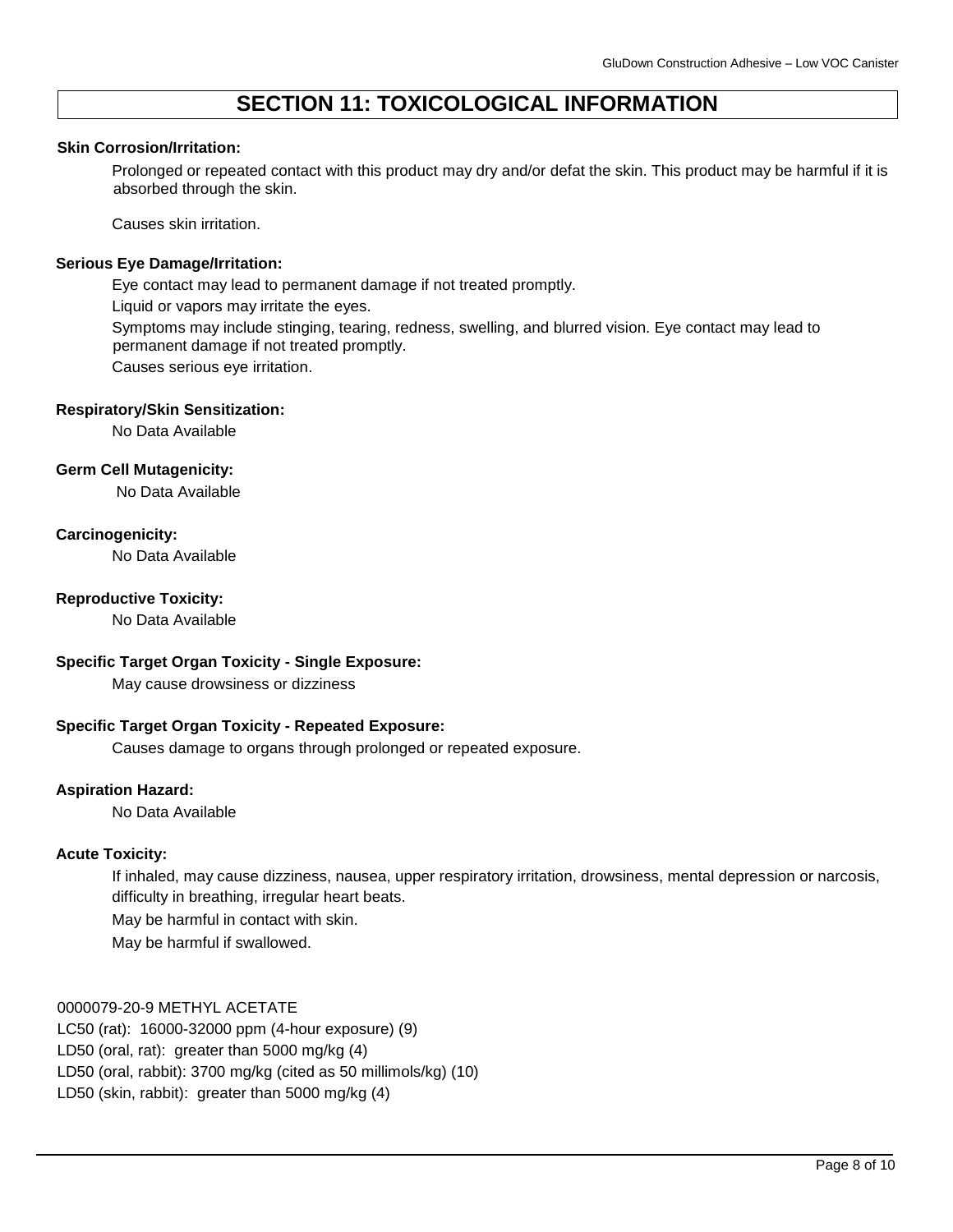# **SECTION 12: ECOLOGICAL INFORMATION**

## **Toxicity:**

No Data Available

### **Persistence and Degradability:**

No data available.

### **Bio-accumulative Potential:**

No data available.

## **Mobility in Soil:**

No data available.

# **Other Adverse Effects:**

No data available.

# **SECTION 13: DISPOSAL CONSIDERATIONS**

### **Waste Disposal:**

Under RCRA it is the responsibility of the user of the product to determine at the time of disposal whether the product meets RCRA criteria for hazardous waste. Waste management should be in full compliance with federal, state and local laws.

Empty Containers retain product residue which may exhibit hazards of material, therefore do not pressurize, cut, glaze, weld or use for any other purposes. Return drums to reclamation centers for proper cleaning and reuse.

# **SECTION 14: TRANSPORT INFORMATION**

## **U.S. DOT Information:**

Shipping Name: Chemical Under Pressure, Flammable, N.O.S. (Methyl Acetate, Propane, Butane) UN/NA #3501 Hazard Class: 2.1

## **IMDG Information:**

Shipping Name: Chemical Under Pressure, Flammable, N.O.S. (Methyl Acetate, Propane, Butane) UN/NA #3501 Hazard Class: 2.1 Marine Pollutant: No data available

### **IATA Information:**

Shipping Name: Chemical Under Pressure, Flammable, N.O.S. (Methyl Acetate, Propane, Butane) UN/NA #3501 Hazard Class: 2.1